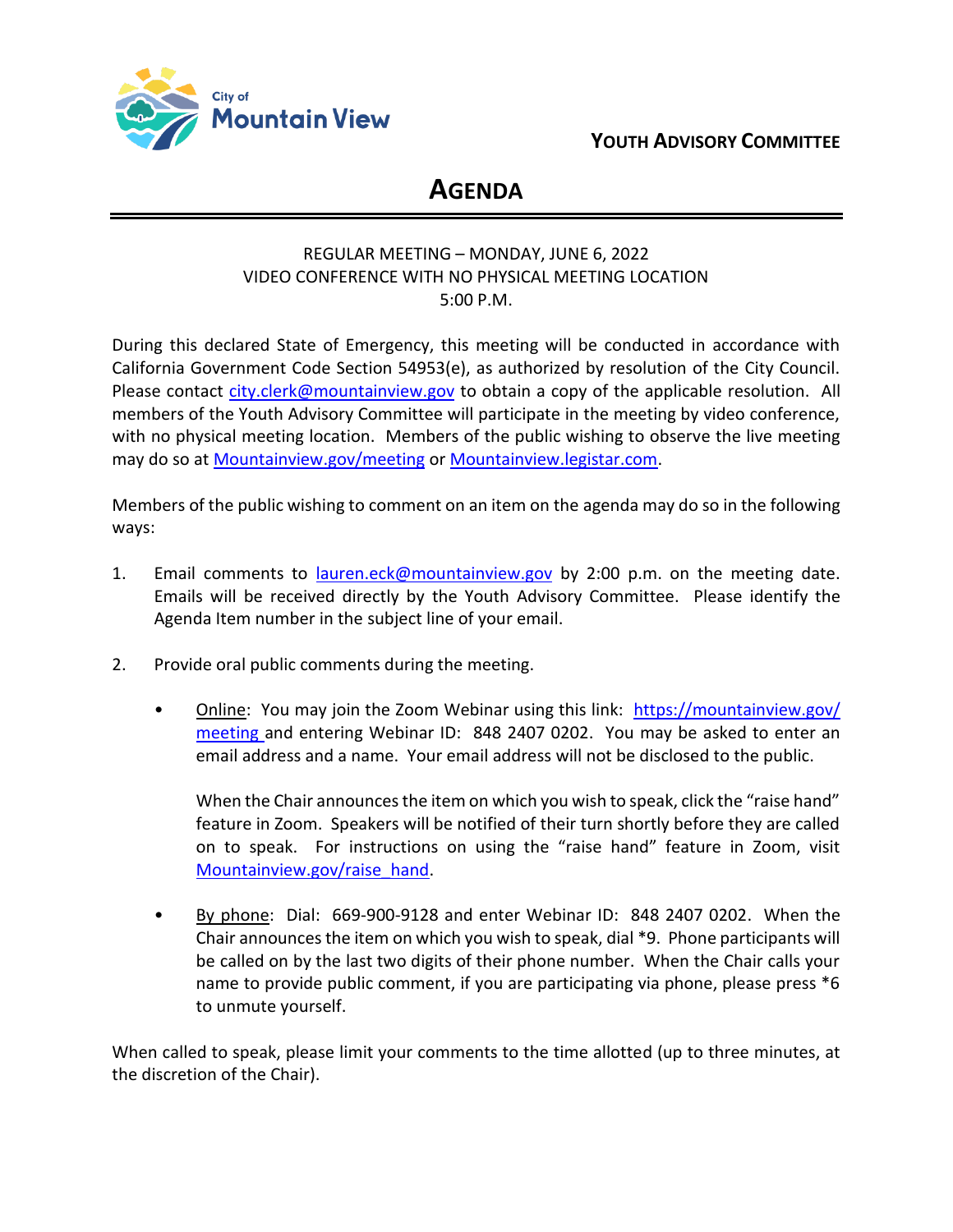## 1. **CALL TO ORDER**

2. **ROLL CALL**—Committee members Andrzejek, N. Chan, Domingo Angel, Dove, Liu, Murphy, Oh, Perez, Ping, Rowe, Sidhu, Vera, Wang, Vice Chair Choi, and Chair E. Chan.

#### 3. **MINUTES APPROVAL**

Minutes for the May 16, 2022 meeting have been delivered to Committee members and a copy posted on The View Teen Center bulletin board. If there are no corrections or additions, a motion is in order to approve these minutes.

#### 4. **ORAL COMMUNICATIONS FROM THE PUBLIC**

This portion of the meeting is reserved for persons wishing to address the Committee on any matter not on the agenda. Speakers are limited to three minutes. State law prohibits the Committee from acting on nonagenda items.

#### 5. **UNFINISHED BUSINESS**—None.

#### 6. **NEW BUSINESS**

#### 6.1 **DE-STRESS WEEK DEBRIEF**

City staff and members will provide feedback on De-Stress Week events.

#### 6.2 **SUMMER OUTDOOR MOVIE NIGHT SERIES**

City staff will give an update on volunteer opportunities for the Summer Outdoor Movie Night Series.

## 6.3 **YOUTH ADVISORY COMMITTEE END-OF-YEAR CELEBRATION**

City staff will remind members of the End-of-Year Celebration to be held at The View Teen Center on Friday, June 10, from 5:30 p.m. to 7:00 p.m.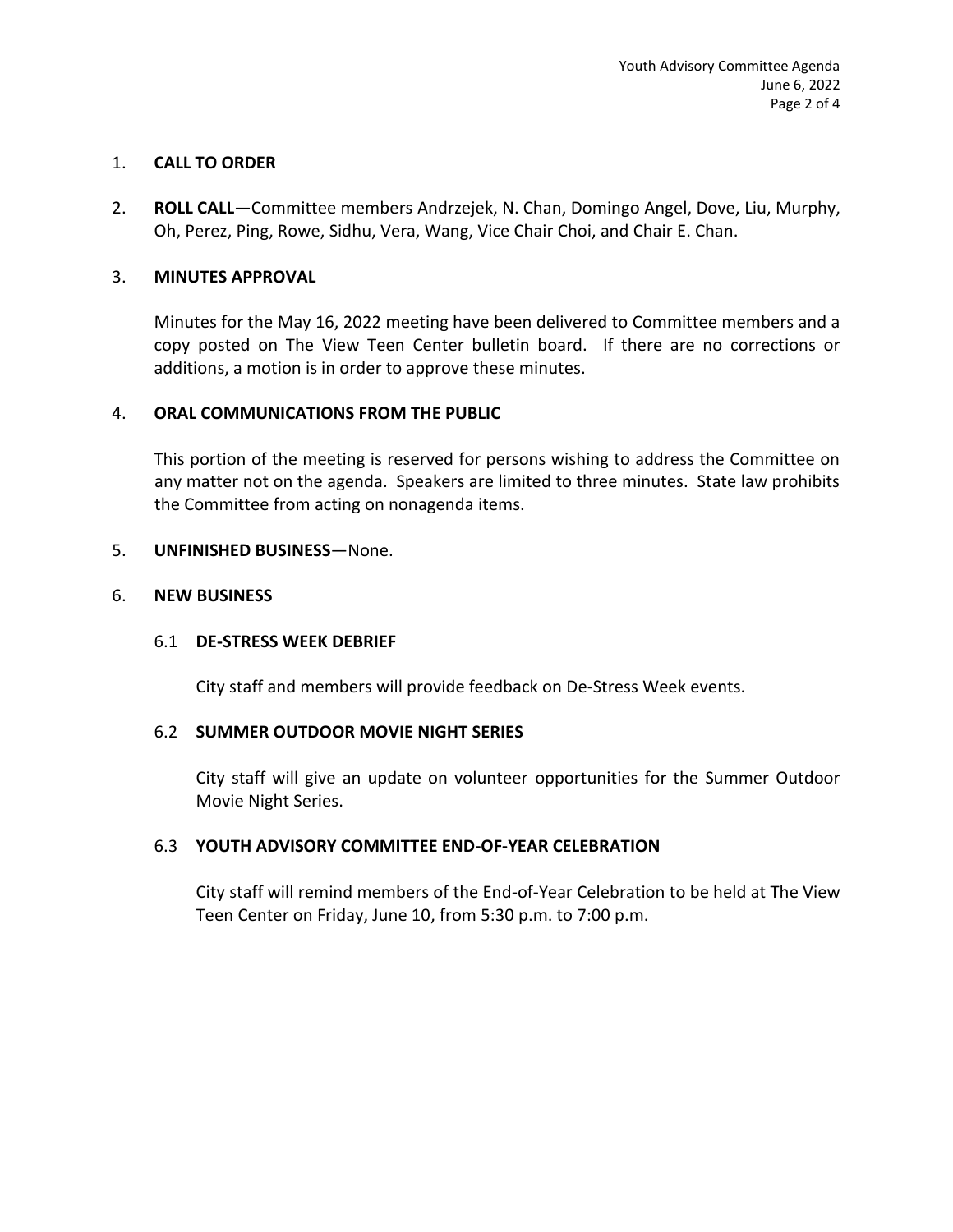# 7. **COMMITTEE/STAFF COMMENTS, QUESTIONS, COMMITTEE REPORTS**

No action will be taken on any questions raised by the Committee at this time.

# 8. **ADJOURNMENT**

LE/1/CSD 255-06-06-22A